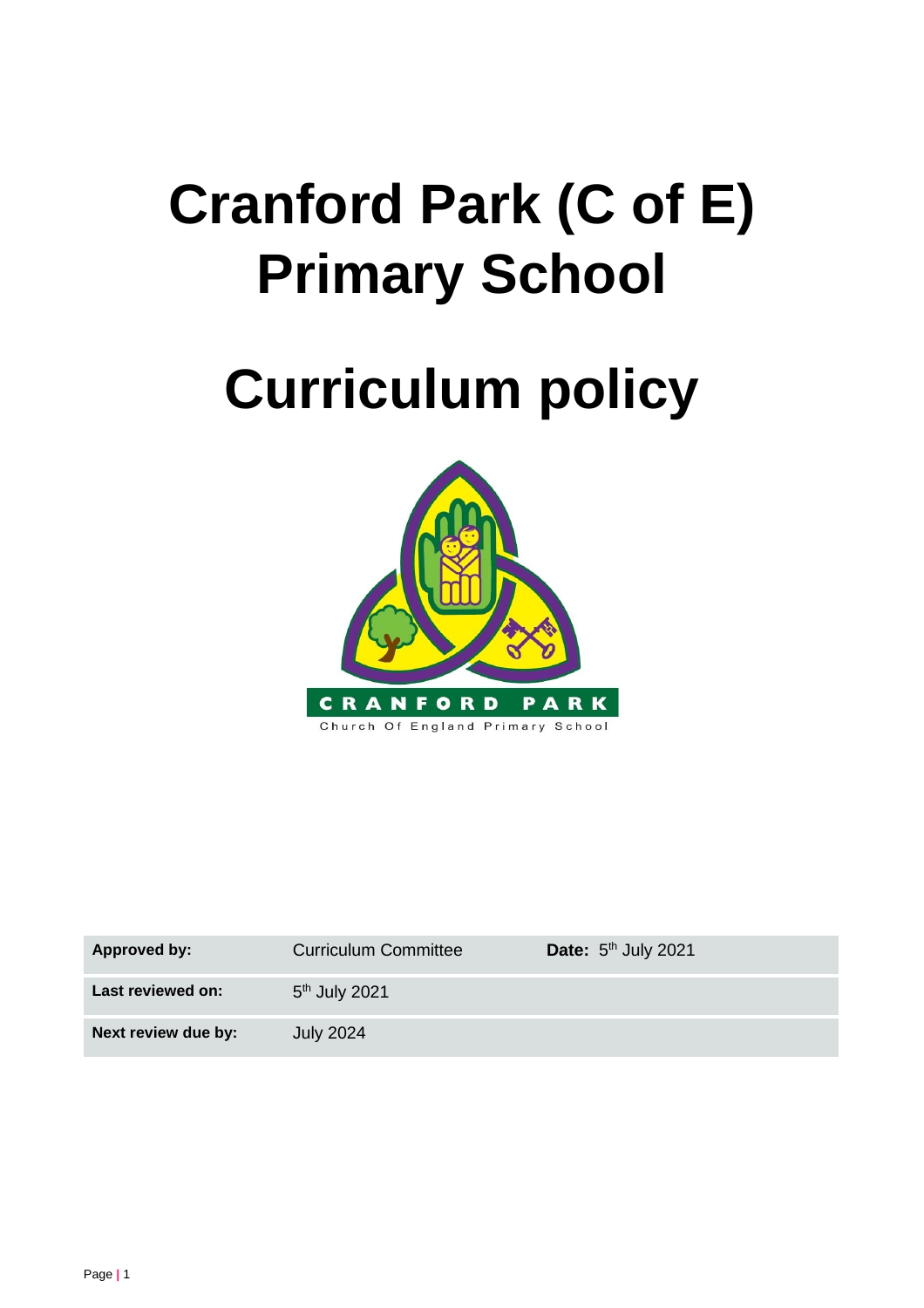# **Contents**

## <span id="page-1-0"></span>**1. Curriculum aims**

Our curriculum aims/intends to:

Insert the aims/intention of your curriculum here – for example, to:

- Provide a broad and balanced education for all pupils that's coherently planned and sequenced towards cumulatively sufficient knowledge for skills and future learning and employment
- Enable pupils to develop knowledge, understand concepts and acquire skills, and be able to choose and apply these in relevant situations
- Support pupils' spiritual, moral, social and cultural development
- Support pupils' physical development and responsibility for their own health, and enable them to be active
- > Promote a positive attitude towards learning
- Ensure equal access to learning for all pupils, with high expectations for every pupil and appropriate levels of challenge and support
- Have a high academic/vocational/technical ambition for all pupils
- Equip pupils with the knowledge and cultural capital they need to succeed in life
- Promote the learning and development of our youngest children and ensure they are ready for Key Stage 1

# <span id="page-1-1"></span>**2. Legislation and guidance**

This policy reflects the requirements of the [National Curriculum programmes of study,](https://www.gov.uk/government/collections/national-curriculum) which all maintained schools in England must teach.

It also reflects requirements for inclusion and equality as set out in the [Special Educational Needs and](https://www.gov.uk/government/publications/send-code-of-practice-0-to-25)  [Disability Code of Practice 2014](https://www.gov.uk/government/publications/send-code-of-practice-0-to-25) and [Equality Act 2010,](http://www.legislation.gov.uk/ukpga/2010/15/part/6/chapter/1) and refers to curriculum-related expectations of governing boards set out in the Department for Education's [Governance Handbook.](https://www.gov.uk/government/publications/governance-handbook)

In addition, this policy acknowledges the requirements for promoting the learning and development of children set out in the [Early Years Foundation Stage \(EYFS\) statutory framework.](https://www.gov.uk/government/publications/early-years-foundation-stage-framework--2)

## <span id="page-1-2"></span>**3. Roles and responsibilities**

### **3.1 The governing board**

The governing board will monitor the effectiveness of this policy and hold the headteacher to account for its implementation.

The governing board will also ensure that: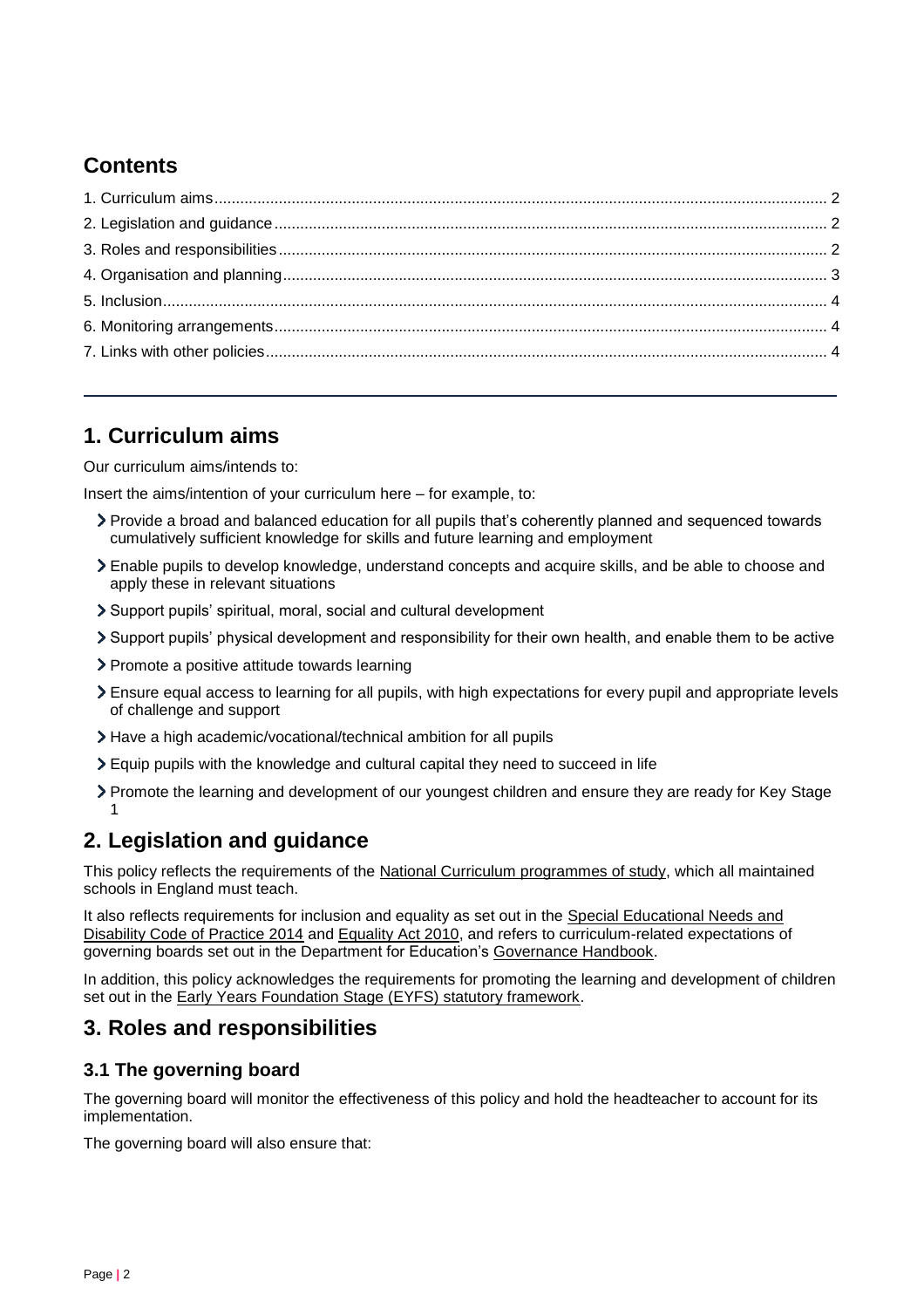- A robust framework is in place for setting curriculum priorities and aspirational targets
- Enough teaching time is provided for pupils to cover the National Curriculum and other statutory requirements
- Proper provision is made for pupils with different abilities and needs, including children with special educational needs (SEN)
- > The school implements the relevant statutory assessment arrangements
- It participates actively in decision-making about the breadth and balance of the curriculum
- It fulfils its role in processes to disapply pupils from all or part of the National Curriculum, where appropriate, and in any subsequent appeals

#### **3.2 Headteacher**

The headteacher is responsible for ensuring that this policy is adhered to, and that:

- All required elements of the curriculum, and those subjects which the school chooses to offer, have aims and objectives which reflect the aims of the school and indicate how the needs of individual pupils will be met
- The amount of time provided for teaching the required elements of the curriculum is adequate and is reviewed by the governing board
- Where appropriate, the individual needs of some pupils are met by permanent or temporary disapplication from all or part of the National Curriculum
- They manage requests to withdraw children from curriculum subjects, where appropriate
- The school's procedures for assessment meet all legal requirements
- The governing board is fully involved in decision-making processes that relate to the breadth and balance of the curriculum
- The governing board is advised on whole-school targets in order to make informed decisions
- Proper provision is in place for pupils with different abilities and needs, including children with SEN

#### **3.3 Other staff**

Other staff will ensure that the school curriculum is implemented in accordance with this policy.

Key Stage Leaders will ensure this policy is adhered to within the Key Stages they are responsible for.

Subjects leaders will ensure this policy is adhered to in respect of their specific subjects.

## <span id="page-2-0"></span>**4. Organisation and planning**

- The curriculum framework shapes the work of the whole curriculum from YR to Y6.
- The curriculum is delivered through an integrated approach, which ensures that the work is relevant and meaningful for the children.
- The curriculum caters for the range of preferred learning styles that children have.
- The curriculum is based on children starting much of their learning with a "hook" experience.
- Detailed schemes of work support the curriculum framework.
- Short-term planning is carried out to ensure effective differentiation of work.
- Literacy, Numeracy and Computing skills are developed across the curriculum.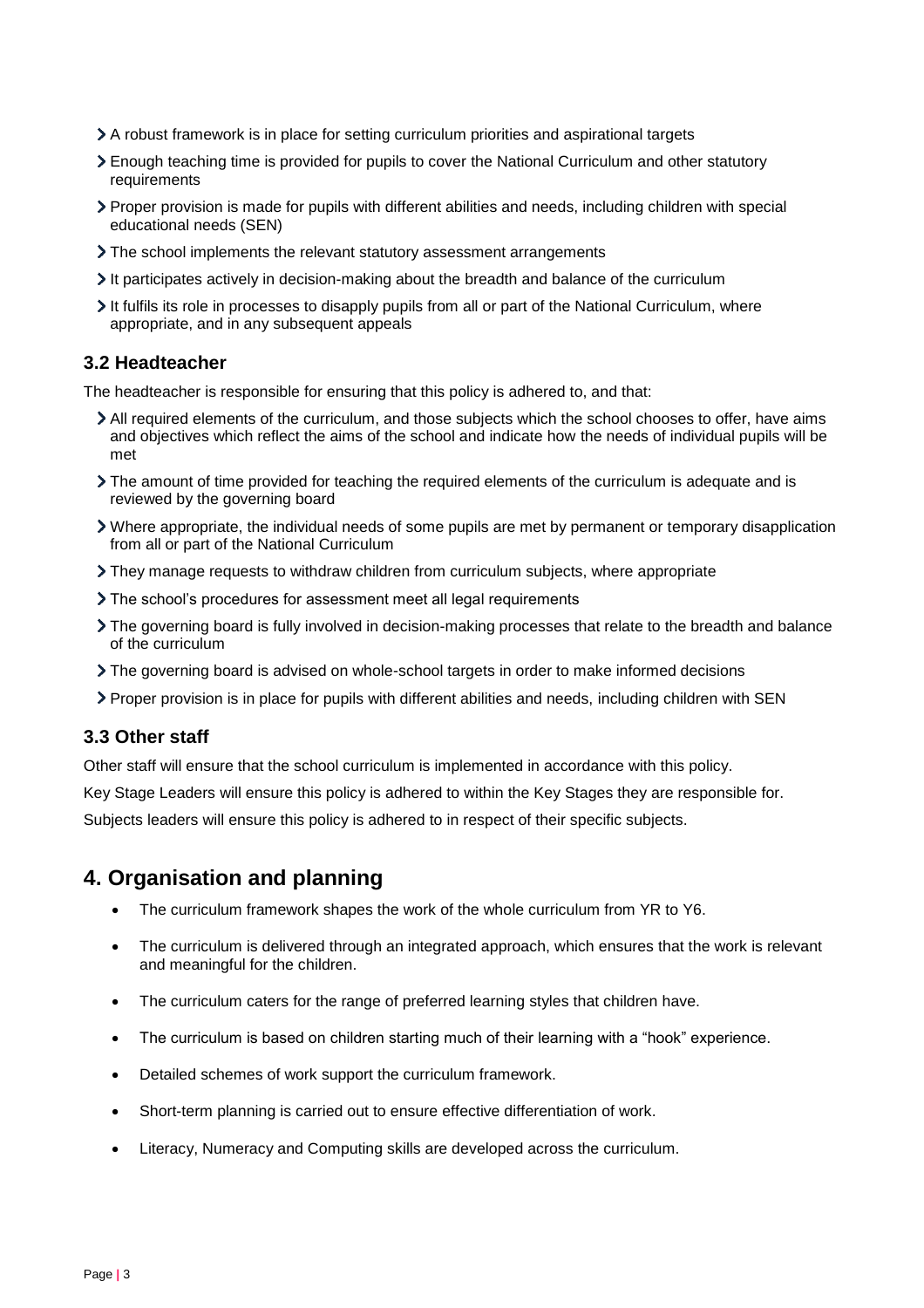- Pupils' Spiritual, Moral, Social and Cultural development is developed across all areas of the curriculum and prepares pupils for life in modern Britain.
- Religious education schemes of work follow the Hampshire agreed syllabus, 'Living Difference' and Understanding Christianity.
- See our EYFS policy for information on how our early years curriculum is delivered.

## <span id="page-3-0"></span>**5. Inclusion**

Teachers set high expectations for all pupils. They will use appropriate assessment to set ambitious targets and plan challenging work for all groups, including:

- More able pupils
- > Pupils with low prior attainment
- > Pupils from disadvantaged backgrounds
- > Pupils with SEN
- Pupils with English as an additional language (EAL)

Teachers will plan lessons so that pupils with SEN and/or disabilities can study every National Curriculum subject, wherever possible, and ensure that there are no barriers to every pupil achieving.

Teachers will also take account of the needs of pupils whose first language is not English. Lessons will be planned so that teaching opportunities help pupils to develop their English, and to support pupils to take part in all subjects.

Further information can be found in our statement of equality information and objectives, and in our SEN policy and information report.

#### <span id="page-3-1"></span>**6. Monitoring arrangements**

Governors monitor coverage of National Curriculum subjects and compliance with other statutory requirements through:

- Visits to school
- > Discussions with subject leaders
- > Head teacher reports
- > Pupil conferencing

Key Stage Leaders and Subject Leaders monitor the way their subject is taught throughout the school by:

- > Planning scrutines
- Learning walks
- Book scrutinies
- > Collecting evidence of displays
- > Pupil conferencing

Key Stage leaders and subject leaders also have responsibility for monitoring the way in which resources are stored and managed.

This policy will be reviewed every 3 years by Curriculum Committee. At every review, the policy will be shared with the full governing board.

### <span id="page-3-2"></span>**7. Links with other policies**